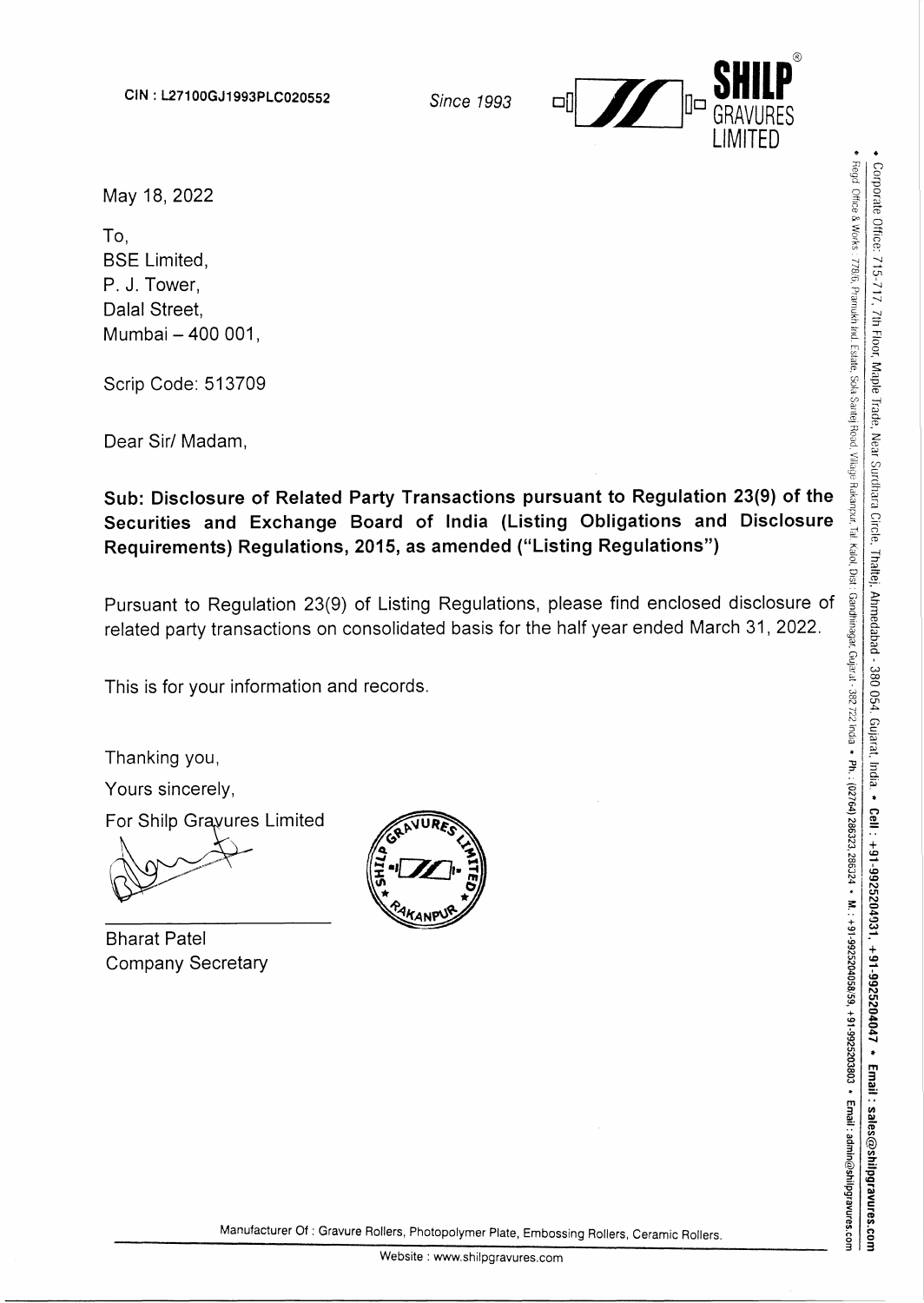|                 |                                                                                         | Disclosure of Related Party Transactions for the half year ended 31st March, 2022 |                                                                                 |                                      |                                                                                          |                                                              |                                                                                |                    |                                                                                                                                      |      |        |                                                                               |                      |        |                       | (Rs. In Lakhs)                                                                                                 |  |
|-----------------|-----------------------------------------------------------------------------------------|-----------------------------------------------------------------------------------|---------------------------------------------------------------------------------|--------------------------------------|------------------------------------------------------------------------------------------|--------------------------------------------------------------|--------------------------------------------------------------------------------|--------------------|--------------------------------------------------------------------------------------------------------------------------------------|------|--------|-------------------------------------------------------------------------------|----------------------|--------|-----------------------|----------------------------------------------------------------------------------------------------------------|--|
| S. No           | Details of the party<br>(listed entity<br>/subsidiary) entering<br>into the transaction | Details of the counterparty                                                       |                                                                                 |                                      | Value of the<br>related party<br>transaction as<br>approved by<br>the audit<br>committee | Value of<br>transaction<br>during the<br>reporting<br>period | In case monies are<br>due to either party as<br>a result of the<br>transaction |                    | In case any financial<br>indebtedness is incurred to<br>make or give loans, inter-<br>corporate deposits, advances<br>or investments |      |        | Details of the loans, inter-corporate deposits, advances or<br>investments    |                      |        |                       |                                                                                                                |  |
|                 | Name                                                                                    | Name                                                                              | Relationship of the<br>counterparty with the listed<br>entity or its subsidiary | Type of related party<br>transaction |                                                                                          |                                                              | Opening<br>balance                                                             | Closing<br>balance | Nature of<br>indebtednes<br>s (loan/<br>issuance of<br>debt/ any<br>other etc.)                                                      | Cost | Tenure | Nature<br>(loan/<br>advance/<br>inter-<br>corporate<br>deposit/<br>investment | Interest<br>Rate (%) | Tenure | Secured/<br>unsecured | Purpose for<br>which the funds<br>will be utilised<br>by the ultimate<br>recipient of<br>funds (end-<br>usage) |  |
|                 | Shilp Gravures Limited                                                                  | Mr. Ambar J. Patel                                                                | Key Management Personnel                                                        | Short term employee<br>penefits      | Not applicable                                                                           | 44.05                                                        |                                                                                |                    |                                                                                                                                      |      |        |                                                                               |                      |        |                       |                                                                                                                |  |
| $\overline{2}$  | Shilp Gravures Limited                                                                  | Mr. Roshan Shah                                                                   | Key Management Personnel                                                        | Short term employee<br>benefits      | Not applicable                                                                           | 43.54                                                        |                                                                                |                    |                                                                                                                                      |      |        |                                                                               |                      |        |                       |                                                                                                                |  |
| 3               | Shilp Gravures Limited                                                                  | Mr. Gajanan Bhavsar                                                               | Key Management Personnel                                                        | Short term employee<br>benefits      | Not applicable                                                                           | 43.54                                                        |                                                                                |                    |                                                                                                                                      |      |        |                                                                               |                      |        |                       |                                                                                                                |  |
| $\overline{4}$  | Shilp Gravures Limited                                                                  | Mr. Narendra Patil                                                                | Key Management Personnel                                                        | Short term employee<br>benefits      | Not applicable                                                                           | 43.54                                                        |                                                                                |                    |                                                                                                                                      |      |        |                                                                               |                      |        |                       |                                                                                                                |  |
| 5               | Shilp Gravures Limited                                                                  | Mr. Atul Vinchhi                                                                  | Key Management Personnel                                                        | Short term employee<br>benefits      | Not applicable                                                                           | 43.54                                                        |                                                                                |                    |                                                                                                                                      |      |        |                                                                               |                      |        |                       |                                                                                                                |  |
| 6               | Shilp Gravures Limited                                                                  | Mr. Atul Vinchhi                                                                  | Key Management Personnel                                                        | Post employmnet benefits             | Not applicable                                                                           | 72.41                                                        |                                                                                |                    |                                                                                                                                      |      |        |                                                                               |                      |        |                       |                                                                                                                |  |
| $\overline{7}$  | Shilp Gravures Limited                                                                  | Mr. Amit Kumar Agrawal                                                            | Key Management Personnel                                                        | Short term employee<br>benefits      | Not applicable                                                                           | 8.24                                                         |                                                                                |                    |                                                                                                                                      |      |        |                                                                               |                      |        |                       |                                                                                                                |  |
| 8               | Shilp Gravures Limited                                                                  | Mr. Bharat Patel                                                                  | Key Management Personnel                                                        | Short term employee<br>benefits      | Not applicable                                                                           | 4.22                                                         |                                                                                |                    |                                                                                                                                      |      |        |                                                                               |                      |        |                       |                                                                                                                |  |
| 9               | Shilp Gravures Limited                                                                  | Dr. Baldev Patel                                                                  | Non-Executive Director                                                          | Sitting fees                         | Not applicable                                                                           | 0.30                                                         |                                                                                |                    |                                                                                                                                      |      |        |                                                                               |                      |        |                       |                                                                                                                |  |
| 10 <sub>1</sub> | Shilp Gravures Limited                                                                  | Mr.<br>Nipam Rameshchandra<br>Shah                                                | Non-Executive Director                                                          | <b>Sitting Fees</b>                  | Not applicable                                                                           | 0.30                                                         |                                                                                |                    |                                                                                                                                      |      |        |                                                                               |                      |        |                       |                                                                                                                |  |
| 11              | Shilp Gravures Limited                                                                  | Mrs. Monica Hemal Kanuga                                                          | Non-Executive Director                                                          | <b>Sitting Fees</b>                  | Not applicable                                                                           | 0.25                                                         |                                                                                |                    |                                                                                                                                      |      |        |                                                                               |                      |        |                       |                                                                                                                |  |
| 12              | Shilp Gravures Limited                                                                  | Mr. Nipam Rameshchandra<br>Shah                                                   | Non-Executive Director                                                          | Professional services<br>rendered    | 12.00                                                                                    | 4.02                                                         |                                                                                |                    |                                                                                                                                      |      |        |                                                                               |                      |        |                       |                                                                                                                |  |
| 13              | Shilp Gravures Limited                                                                  | Mrs. Monica Hemal Kanuga                                                          | Non-Executive Director                                                          | Professional services<br>rendered    | 7.00                                                                                     | 1.52                                                         |                                                                                |                    |                                                                                                                                      |      |        |                                                                               |                      |        |                       |                                                                                                                |  |
| 14              | Shilp Gravures Limited                                                                  | Shilp Ultra-tech Private Limited                                                  | Entity controlled by Key<br>Management Personnel                                | Not applicable                       | Not applicable                                                                           | $\mathbf 0$                                                  |                                                                                |                    |                                                                                                                                      |      |        |                                                                               |                      |        |                       |                                                                                                                |  |
| 15              | Shilp Gravures Limited                                                                  | Stylus<br>Limited                                                                 | Infrastructure Private Entity controlled by Key<br>Management Personnel         | Not applicable                       | Not applicable                                                                           | $\Omega$                                                     |                                                                                |                    |                                                                                                                                      |      |        |                                                                               |                      |        |                       |                                                                                                                |  |
| 16              | Shilp Gravures Limited                                                                  | Carol Enterprise                                                                  | Entity controlled by Key<br>Management Personnel                                | Not applicable                       | Not applicable                                                                           | $\Omega$                                                     |                                                                                |                    |                                                                                                                                      |      |        |                                                                               |                      |        |                       |                                                                                                                |  |
| 17              | Shilp Gravures Limited                                                                  | Mr. Deval A. Patel                                                                | Relative of Key Management<br>Personnel                                         | Short term employee<br>benefits      | 10.00                                                                                    | 4.00                                                         |                                                                                |                    |                                                                                                                                      |      |        |                                                                               |                      |        |                       |                                                                                                                |  |
| 18              | Shilp Gravures Limited                                                                  | Mr. Siddharth N. Patil                                                            | Relative of Key Management<br>Personnel                                         | Short term employee<br>benefits      | Not applicable                                                                           | 4.92                                                         |                                                                                |                    |                                                                                                                                      |      |        |                                                                               |                      |        |                       |                                                                                                                |  |
| 19              | Shilp Gravures Limited                                                                  | Mr. Rachit Bhavsar                                                                | Relative of Key Management<br>Personnel                                         | Short term employee<br>benefits      | Not applicable                                                                           | 1.46                                                         |                                                                                |                    |                                                                                                                                      |      |        |                                                                               |                      |        |                       |                                                                                                                |  |
| 20              | Shilp Gravures Limited                                                                  | Mrs Khushali A. Vinchhi                                                           | Relative of Key Management<br>Personnel                                         | Short term employee<br>benefits      | Not applicable                                                                           | 0.00                                                         |                                                                                |                    |                                                                                                                                      |      |        |                                                                               |                      |        |                       |                                                                                                                |  |
| 21              | Shilp Gravures Limited                                                                  | Mrs. Madhuri Soni                                                                 | Relative of Key Management<br>Personnel                                         | Short term employee<br>benefits      | Not applicable                                                                           | 2.66                                                         |                                                                                |                    |                                                                                                                                      |      |        |                                                                               |                      |        |                       |                                                                                                                |  |
| 22              | Shilp Gravures Limited                                                                  | Mr. Jay Vinchhi                                                                   | Relative of Key Management<br>Personnel                                         | Short term employee<br>benefits      | Not applicable                                                                           | 1.56                                                         |                                                                                |                    |                                                                                                                                      |      |        |                                                                               |                      |        |                       |                                                                                                                |  |
|                 |                                                                                         |                                                                                   |                                                                                 |                                      |                                                                                          |                                                              |                                                                                |                    |                                                                                                                                      |      |        |                                                                               |                      |        |                       | $\frac{3}{5}$                                                                                                  |  |

~